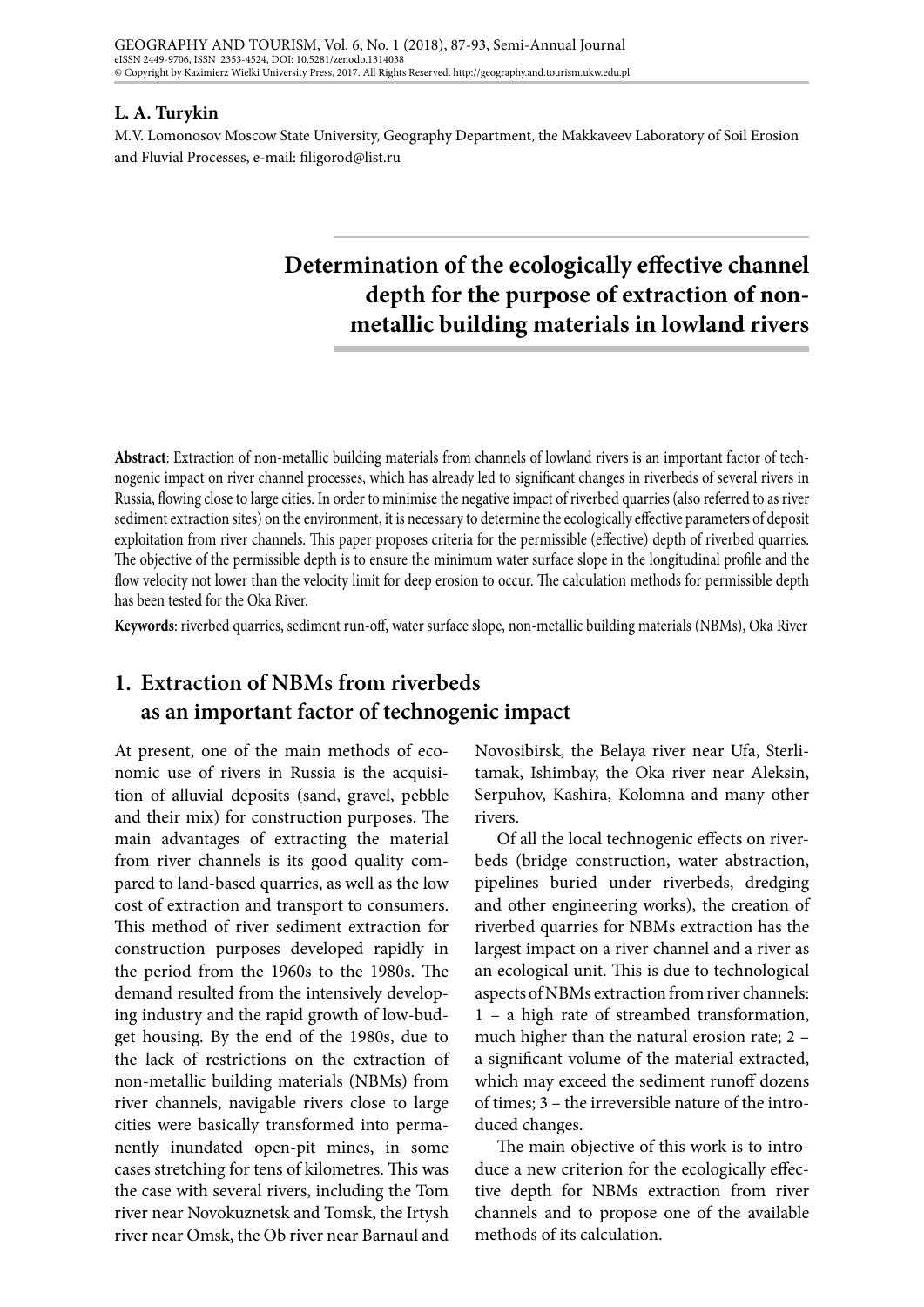# **2. The mechanism of the impact exerted by a quarry on the river channel**

The impact of a quarry on the river channel results from two main factors – changes in morphometric parameters of the channel and interception of part of the sediment runoff in a river (Berkovich, 2005). Extraction of the material from a river increases the cross-sectional width of a river channel within the quarry section. This in turn contributes to a sudden water surface decline in this river section and the associated sudden reduction in the values of longitudinal water surface slope and, consequently, a decrease in the water flow velocity. At the same time, the reduction in the water level and the flow velocity upstream from the quarry section rapidly increases (a recession curve is formed), which leads to a water level decline also in this section. The water level decline upstream from the quarry section is also facilitated by the increased rate of deep erosion caused by the increased flow velocity.

Partial or complete sedimentation of suspended particles within the quarry section leads to a deficit of sediments in the downstream river section. This deficit is restored to the value corresponding to the river's sediment transport capacity through increased erosion of the river channel, mainly deep erosion. As a result, the water level drops also downstream from the riverbed quarry. Therefore, the main effect of the sediment extraction from stream beds is the change in the water level within specific sections of the river channel. As a result, the previously regular longitudinal slope of the water surface is transformed into a step-like profile, both within the riverbed quarry site and the adjacent river sections. The range of the section characterized by the changed longitudinal profile of the water surface depends on the natural conditions (the longitudinal water surface profile before anthropogenic transformation) and the size of a sediment extraction site (quarry). As a rule, the impact of a quarry is observed within 10-20 km sections downstream and upstream from exploitation sites.

## **3. Ecologically effective parameters of NBMs extraction from river channels**

The unlimited extraction of NBMs from the riverbed significantly damages the whole river system. At the same time, rivers in densely populated areas are often the only local source of materials for industrial, municipal and residential developments. Moreover, river ports which mainly extract the riverbed NBMs are an important element of local infrastructure, providing employment for a significant part of the local population. Therefore, it is extremely important to find a compromise between the economic interests of sediment mining companies and environmental protection when planning such industrial developments.

This objective is implemented by identifying the ecologically effective (permissible) parameters for riverbed NBMs extraction. They include: the permissible annual amount of extraction within the whole extraction zone as well as within its individual parts, the size of a quarry, its location in the channel, including the minimum distance from the river bank and other extraction areas, and the sequence of exploitation.

The State Hydrological Institute's recommendations are currently used in Russia as instructions for river channel processes and the exploitation of riverbed quarries (STO FGBU «GGI», 2012). The document proposes criteria for the acceptable impact of NBMs extraction on aquatic systems. It contains a detailed (although not indisputable) methodology for assessing the impact, which is based on "the river channel concept" presented by the State Hydrological Institute. Furthermore, a methodology was developed at the N. Makkaveev Laboratory of Soil Erosion and Fluvial Processes to assess the permissible operation parameters of riv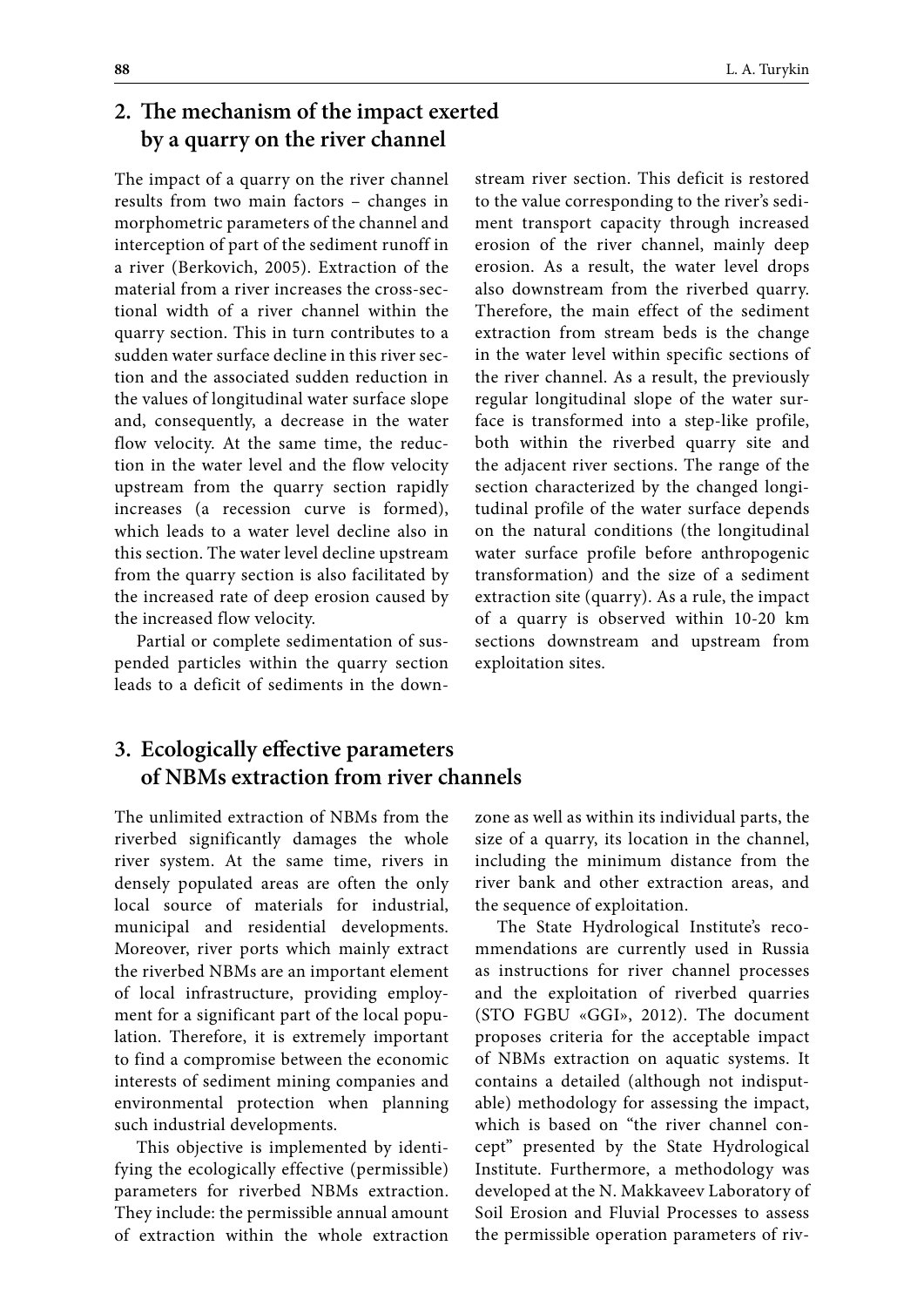erbed quarries. The methodology has been improved based on long-term research of riverbed quarries in major rivers of Russia.

At present, the main standards of permissible impact of NBMs extraction on the river channel have been established. It is generally accepted that the total annual volume of extracted NBMs at one location should not exceed the average volume of the sediment runoff at the upper cross section of this river stretch, and the extraction volume should not exceed the volume of naturally accumulated sediments (Berkovich et al., 2013).

It has been established that small river quarries have the least negative impact on the river system. The length of a small quarry does not exceed the average width of the channel under flood conditions; the width is 25-30% of the channel's width (STO FGBU «GGI» , 2012). It is typical of small quarries that the eddy zone occupies a large part of a quarry. The occurrence of turbulences reduces the transit transport of sediment runoff and favours its accumulation within a quarry (Snishchenko et al., 1990). Apart from the bedload restoration process described above, the small length of the sediment exploitation zone is also conducive to a smaller reduction of the water level above a quarry compared to larger objects. In the case of a large quarry, the development should be carried out through several small quarries, separated by untransformed sections of a similar length as those transformed ones.

# **4. Criterion for ecologically (effective) permissible depth of river sediment extraction**

The depth of a quarry is an important parameter (the height of the extraction margin). The depth of a quarry determines the water surface level, its longitudinal slope within the mining area and hence the water level decline downstream and upstream from a quarry. Excessive dredging in the extraction zone adversely affects the river bank stability, contributes to the deterioration of water quality and siltation of the river channel. In addition, excessively deep quarrying does not bring any economic benefits when all ecological standards are implemented, due to the fact that the depth of quarrying changes the width of an unusable river bank, which is maintained in order to protect the bank. In general, the smaller the natural slope of the waterlogged ground and the greater the depth of exploitation within a quarry, the wider the river bank protection zone should be. Therefore, the increased benefits resulting from increased exploitation make it necessary to incur higher expenditures on river bank protection.

Even though the depth of a quarry has a significant impact on the ecological condition of the river channel system, academic sources and normative documents do not provide any noteworthy guidelines how to measure it. As recommended by the State Hydrological Institute (STO FGBU «GGI», 2012), the depth of sediment extraction within a quarry is defined as a value depending on its volume, width and length. In the field work carried out by the Laboratory of Soil Erosion and Fluvial Processes, based on the principles of preserving the basic, natural characteristics of the channel morphology, the ecologically permissible depth of a quarry is set at the largest depth of the natural stream pool in the channel section used for extraction purposes. Such defined rules may apply to large river sections with well-developed meanders, e.g. the Kama river downstream from the Votkinsk Hydroelectric Station, where the depths at meanders' upper parts reach 6-12 m. At the same time, the depth of the river channel does not exceed 3-4 m in the upper reaches of the Oka river, downstream from the city of Kaluga, within the section of poorly developed bends and meanders. In this case, the exploitation depth resulting from these parameters would not be satisfactory for mining companies.

The maximum depth of extraction is usually limited either by the volume of the usable river alluvium, or by technical capabilities of dredgers used. Due to that, dredgers with a maximum depth of 18 m are used on the Oka river.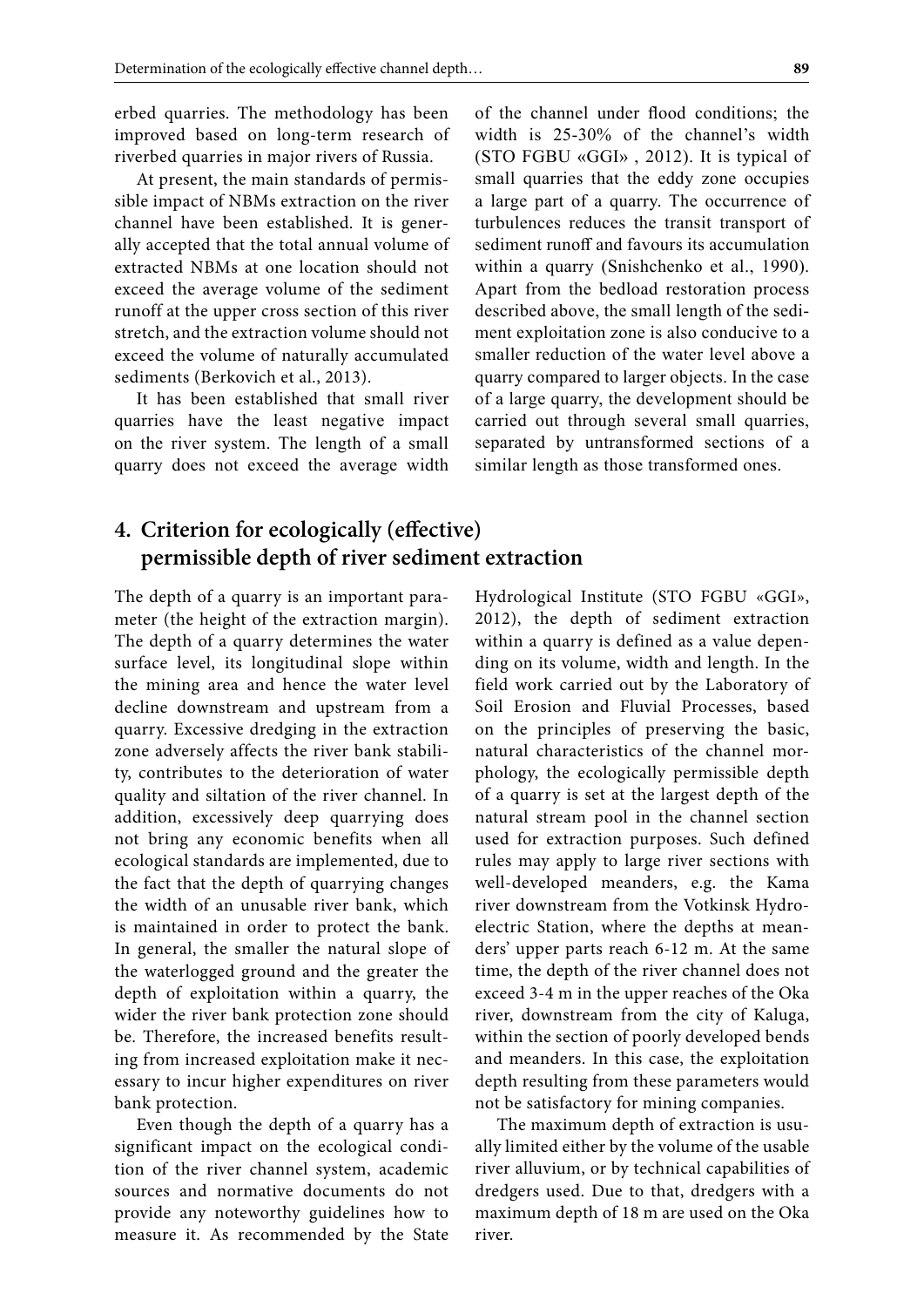In order to determine the ecologically permissible depth of a riverbed quarry, the principle should be observed that the technogenic impact must not affect the ability of the river channel to recover, otherwise the river will gradually degrade. It is known that the recovery of the channel occurs due to sediment runoff, and the process is most effective when the water discharge does not exceed the riverbed-forming discharges, whose range corresponds to the normal filling of the channel within the floodplain. To ensure the sediment runoff, the flow velocity should not be lower than the erosional velocity limit. It can therefore be concluded that the permissible depth of exploitation under conditions of bankfull discharges should provide for at least a minimum water surface slope in the longitudinal profile within the quarry section and the water flow velocity not lower than the erosional velocity limit.

Considering the above findings, the calculations may be limited to determining the average depth of the channel under conditions of bankfull discharge, with a specific slope of the water surface (1 cm/km as a minimum value) and the average water velocity equal to the erosional velocity limit for sand sediments with a defined average particle diameter.

# **5. Hydrological and morphological description of the Oka river in the section between the Dugna village and the Beloomut village**

The ecologically permissible depth was calculated for a riverbed quarry in the section of the Oka between Dugna and Beloomut (250 km long). The upper part (200 km) of the analysed section (until the Moskva river mouth) belongs to the upper reaches of the Oka river, the next 50 km belong to its middle reaches. The total length of the Oka river is about 1,500 km, the total watershed area – 2,425,000 km<sup>2</sup>, the average longitudinal slope of the water surface in the river along the researched section is 0.06‰. The Oka river runoff is mostly affected by snowmelt (60%), followed by rainfall (20%) and groundwater (less than 20%). The Oka river represents the eastern-European hydrological regime, characterized by significant flooding in spring, very dry summer, increasing runoff in autumn and low water levels in winter. Typical discharges at three hydrological stations located at the Oka river are presented in Tab. 1.

Between the Dugna stream mouth and the Moskva river mouth, the Oka river has a slightly meandering course, and consists of winding sections and mostly straight channel sections. Only a small number of meanders are present in this stretch. The average width of the channel increases in the downstream direction, from 160 m to 270 m. Below the Moskva river mouth, the Oka freely mean-

**Table 1**. Typical water discharges during selected observation periods (Osnovnye gidrologicheskie harakteristiki rek bassejna Verhnej Volgi, 2015)

| Hydrological | Distance of the station from | discharge, $m^3 \cdot s^{-1}$ |     |        |      |        |  |
|--------------|------------------------------|-------------------------------|-----|--------|------|--------|--|
| station      | the river mouth [km]         | average                       | max | annual | min. | annual |  |
| Kaluga       | 1100.9                       | 294                           | 541 | 1908   | 138  | 1921   |  |
| Kashira      | 920.8                        | 364                           | 612 | 1933   | 210  | 1975   |  |
| Polovskoye   | 644.9                        | 551                           | 862 | 1994   | 324  | 1943   |  |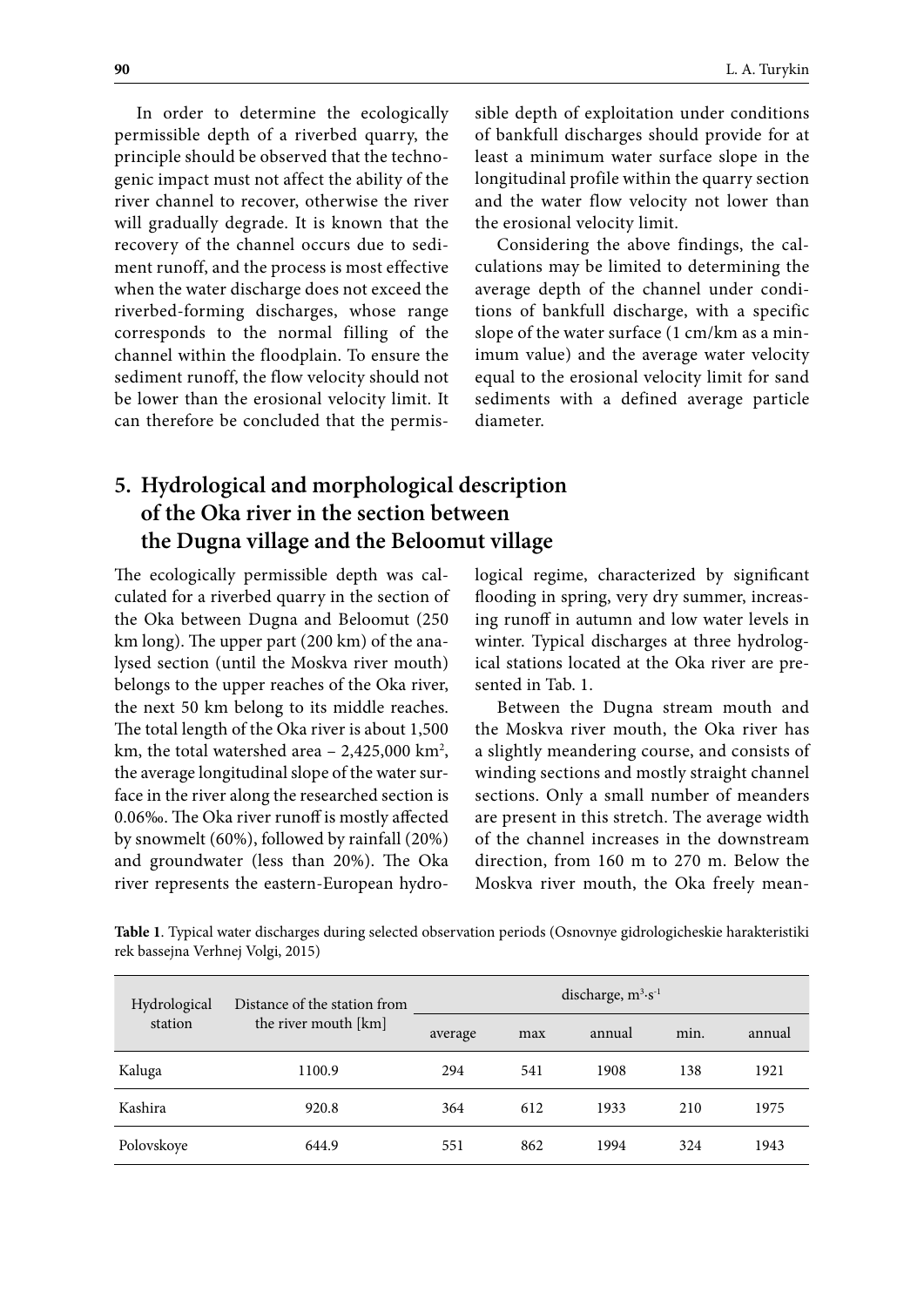ders and forms large meanders, alternating with poorly developed bends. The average width of the channel in this area varies from 300 to 350 meters, with the widest part reaching 450-550 m.

The Oka riverbed is transformed over the entire analysed section as a result of longterm NBMs extraction as well as dredging and other engineering works within riffle sections. Therefore, the present channel of the Oka river is characterized by alternating

artificial (technogenic) sections with artificially increased width and depth and sections of partially preserved natural channel relief. The average depth of technogenic sections ranges from 5 to 8 m. The depth of modern quarries on the Oka river between Dugna and Kolomna villages are 8–11 m (maximum – 15 m), in the area between the city of Kolona and the village of Beloomut – 12 –15 m (maximum – 18 m).

#### **6. Calculations of the ecologically permissible (effective) depth of sediment extraction; the case study of the Oka river**

The average permissible depth of the stream  $(h_q)$  in the sediment extraction section was determined based on the Chézy formula:

$$
h_q = \frac{v_n^2}{c^2 l_q} \tag{1}
$$

where:

 $v_n^2$  – non-erosive velocity according to G. Shamov ( 1954)

$$
v_{n} = 4,6d^{\frac{1}{3}}h^{\frac{1}{6}} \tag{2}
$$

 $I_q = 0.00001$  – minimum value of the longitudinal water surface slope in a riverbed quarry under conditions of bankfull discharge.

*C –* Chézy coefficient determined according to R. Shestakova's formula (Shestakova,1963):

$$
C = 18,5l-0.1
$$
 (3),

*I* – slope under conditions of bankfull discharge prior to sediment extraction.

*d* – average diameter of sand sediments. In the described situation, it is 0.61 mm in the researched river section.

*h* – average depth under conditions of bankfull discharge prior to sediment extraction.

The conducted calculations provided the average permissible depth of sediment extraction within the quarry section under bankfull discharge. The calculated value is reduced to the water level planned during exploitation. Then, the maximum permissible depth of sediment extraction from the river channel is calculated for such conditions based on the ratio of normal to maximum river channel depth along the exploited river section, equal to 1.43. This ratio is determined for existing quarries based on bathymetric plans of a channel.

The results of the calculations, using the morphologically homogenous sections in 2013 are presented in Tab. 2. Morphologically homogenous sections are distinguished based on the longitudinal slope of the water surface. The calculations show that the ecologically permissible depth of the extraction depends on local conditions and amounts to 8-13 m for the planned water level. The given data are approximate and must be specified considering the field measurements of channel morphometry, the longitudinal slope of the water surface and lithology of bottom sediments, which are obtained before river sediment extraction.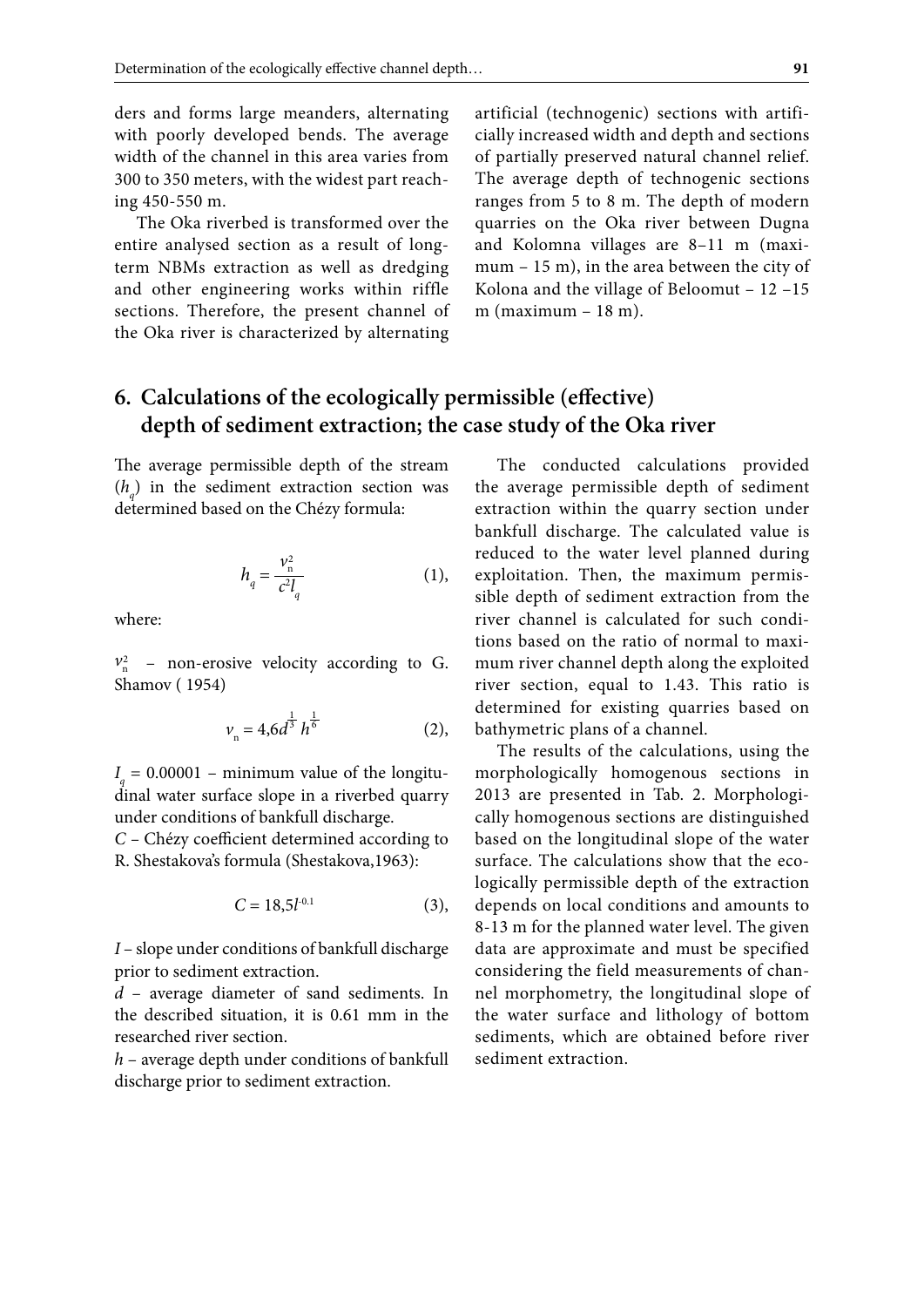| ₹                                                           |  |
|-------------------------------------------------------------|--|
| j                                                           |  |
|                                                             |  |
| is and                                                      |  |
|                                                             |  |
|                                                             |  |
| ا<br>با                                                     |  |
|                                                             |  |
|                                                             |  |
|                                                             |  |
|                                                             |  |
|                                                             |  |
|                                                             |  |
|                                                             |  |
|                                                             |  |
|                                                             |  |
|                                                             |  |
| $\frac{1}{2}$                                               |  |
| ì                                                           |  |
|                                                             |  |
|                                                             |  |
|                                                             |  |
|                                                             |  |
|                                                             |  |
|                                                             |  |
|                                                             |  |
|                                                             |  |
|                                                             |  |
|                                                             |  |
| ֖֖֖֧ׅ֖֧֧ׅ֧֖֧֖֧֚֚֚֚֚֚֚֚֚֚֚֚֚֚֚֚֚֚֚֚֚֚֚֚֚֚֚֚֚֚֚֚֚֡֝֝֝֓֞֝֬֞֝֬֝ |  |
|                                                             |  |
|                                                             |  |
|                                                             |  |
|                                                             |  |
|                                                             |  |
|                                                             |  |
| ׇ֖֖֚֚֚֚֚֬֝                                                  |  |
|                                                             |  |
| $\ddot{\phantom{a}}$                                        |  |
|                                                             |  |
|                                                             |  |
|                                                             |  |
|                                                             |  |
|                                                             |  |
|                                                             |  |
|                                                             |  |
|                                                             |  |
|                                                             |  |
| ֧֦֧֦֧֦֧֦֧֦֧֦֧֦֧֦֧֦֧֦֧֦֧֦֧֦֧֦֧֦֧֦֧֦֧֦֧֦֧֦֝֜                  |  |
|                                                             |  |
|                                                             |  |
|                                                             |  |
|                                                             |  |
|                                                             |  |
|                                                             |  |
| $\vdots$                                                    |  |
| <b>The Contract of Contract</b>                             |  |
|                                                             |  |
| ׇ֚֬                                                         |  |
|                                                             |  |
|                                                             |  |
|                                                             |  |
|                                                             |  |
|                                                             |  |
|                                                             |  |
|                                                             |  |
|                                                             |  |
| l                                                           |  |
|                                                             |  |
|                                                             |  |
|                                                             |  |
|                                                             |  |
|                                                             |  |
|                                                             |  |
|                                                             |  |
|                                                             |  |
|                                                             |  |
| j                                                           |  |
|                                                             |  |
|                                                             |  |
|                                                             |  |
|                                                             |  |
|                                                             |  |
|                                                             |  |
|                                                             |  |
| $\overline{\phantom{a}}$                                    |  |
| l<br>Ì<br>í                                                 |  |

|                                   |                      |                                                                                                | Table 2. Calculations of the permissible extraction depth for the Oka river for morphologically homogenous channel sections |             |          |                               |           |                   |                   |                        |                                    |                                     |      |
|-----------------------------------|----------------------|------------------------------------------------------------------------------------------------|-----------------------------------------------------------------------------------------------------------------------------|-------------|----------|-------------------------------|-----------|-------------------|-------------------|------------------------|------------------------------------|-------------------------------------|------|
| Sections' limits                  |                      |                                                                                                |                                                                                                                             |             |          | values for bankfull discharge |           |                   |                   |                        |                                    | values for the expected water level |      |
| way DDS1 mark,<br>by km of water- | m BS                 | $\mathop{\mathrm{G}}\nolimits_{\mathop{\mathrm{in}}\nolimits}^{\mathop{\mathrm{in}}\nolimits}$ | $\mathbf{H}$<br>ŀ,                                                                                                          | $\Xi$<br>B, | mm<br>d, | $I$ , $\frac{I}{\gamma_{00}}$ | $\bigcup$ | $v_{\rm H}$ $m/s$ | $\tau_{\rm s}$ is | $PL^2$ mark,<br>$m$ BS | permissible<br>depth, m<br>Average | permissible<br>Maximum<br>depth, m  |      |
| 800                               | 820                  | 103.5                                                                                          | 3631                                                                                                                        | 6.8         | 393      | 0.61                          | 0.023     | 54                | 0.54              | $10.0\,$               | $100\,$                            | 6.5                                 | 9.3  |
| 820                               | 830                  | 104.3                                                                                          | 3605                                                                                                                        | 6.8         | 438      | 0.61                          | 0.098     | 47                | 0.54              | 13.2                   | 100                                | 8.9                                 | 12.7 |
| 830                               | 852                  | 105                                                                                            | 3503                                                                                                                        | 8.6         | 520      | 0.61                          | 0.022     | 54                | 0.56              | 10.8                   | 100                                | 5.8                                 | 8.3  |
| 852                               | 876                  | 105.8                                                                                          | 2678                                                                                                                        | 10.1        | 403      | 0.61                          | 0.044     | 50                | 0.57              | 13.0                   | 100.1                              | 7.3                                 | 10.4 |
| 876                               | 894                  | 106.9                                                                                          | 2602                                                                                                                        | 8.5         | 346      | 0.61                          | $0.071\,$ | 48                | 0.56              | 13.6                   | 100.6                              | 7.3                                 | 10.4 |
| 894                               | 928                  | 108.4                                                                                          | 2509                                                                                                                        | 10.8        | 380      | 0.61                          | 0.046     | 50                | 0.58              | 13.5                   | 101.5                              | 6.6                                 | 9.4  |
| 928                               | 940                  | 109.9                                                                                          | 2455                                                                                                                        | 5<br>∞      | 448      | 0.61                          | 0.11      | 46                | 0.56              | 14.8                   | 102.7                              | 7.6                                 | 10.9 |
| 940                               | 970                  | 111.8                                                                                          | 2426                                                                                                                        | 8.7         | 386      | 0.61                          | 0.074     | 48                | 0.56              | 13.6                   | 104.9                              | 6.7                                 | 9.6  |
| 970                               | 992                  | 113.7                                                                                          | 2373                                                                                                                        | 9.2         | 382      | 0.61                          | 0.087     | 47                | 0.56              | 14.2                   | 106.5                              | 7.0                                 | 10.0 |
| 992                               | 1008                 | 115.2                                                                                          | 2305                                                                                                                        | 8.9         | 309      | 0.61                          | 0.072     | 48                | 0.56              | 13.6                   | 108.3                              | 6.7                                 | 9.6  |
| 1008                              | 1046                 | 116.9                                                                                          | 2209                                                                                                                        | $10.0$      | 332      | 0.61                          | 0.055     | 49                | 0.57              | 13.5                   | 109.9                              | 6.5                                 | 9.3  |
| 1046                              | 1052                 | 118.3                                                                                          | 2152                                                                                                                        | r.<br>∞     | 243      | 0.61                          | 0.11      | 46                | 0.56              | 14.8                   | 111.3                              | 7.8                                 | 11.2 |
|                                   | DDC - drawdown curve | PL - expected water surface level                                                              |                                                                                                                             |             |          |                               |           |                   |                   |                        |                                    |                                     |      |